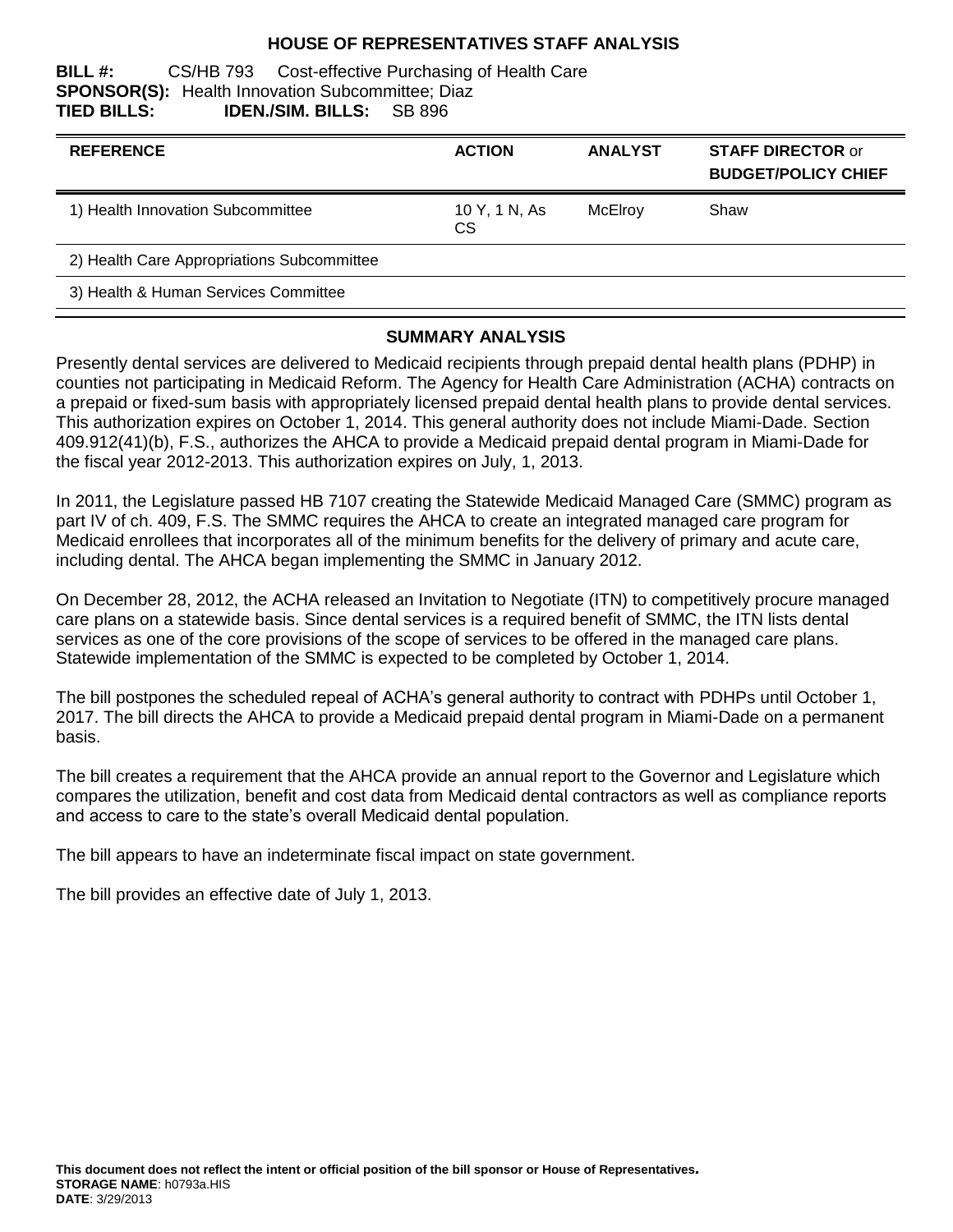### **FULL ANALYSIS**

## **I. SUBSTANTIVE ANALYSIS**

## A. EFFECT OF PROPOSED CHANGES:

### **Present Situation**

#### **Medicaid**

Medicaid is a joint federal and state funded program that provides health care for low income Floridians. The program is administered by the AHCA and financed with federal and state funds. The statutory authority for the Medicaid program is contained in ch. 409, F.S.

Federal law establishes the minimum benefit levels to be covered in order to receive federal matching funds. Benefit requirements can vary by eligibility category. For example, more benefits are required for children than for the adult population. Florida's mandatory and optional benefits are prescribed in state law under ss. 409.905, and 409.906 F.S., respectively.

Presently Florida Medicaid recipients receive their benefits through a number of different delivery systems including both fee-for-services and managed care models. Dental services are delivered through prepaid dental health plans (PDHP). The PDHPs are classified as prepaid ambulatory health plans by 42 CFR Part 438.<sup>1</sup> Prepaid plans are further defined in state law under s. 409.962, F.S., as:

A managed care plan that is licensed or certified as a risk-bearing entity, or qualified pursuant to s. 409.912(4)(d), F.S., in the state and is paid a prospective per-member, per-month payment by the agency.

## **Prepaid Dental Health Plans – Florida Medicaid**

In 2001, proviso language in the General Appropriations Act (GAA) authorized the AHCA to initiate a PDHP pilot program in Miami-Dade County.<sup>2</sup> The 2003 Legislature directed the AHCA to contract on prepaid or fixed sum basis for dental services for Medicaid-eligible recipients using PDHPs.<sup>3</sup> The AHCA implemented the program in Miami-Dade County in July 2004 to Medicaid children age 21 years of age or younger.<sup>4</sup> In the 2010-2011 General Appropriations Act (GAA), the Legislature directed the AHCA to provide enrollees with a choice of at least two licensed plans in Miami-Dade County and updated this number to three in the 2011-2012 GAA. Currently, two PDHPs serve Medicaid members in Miami-Dade County.<sup>5</sup>

The 2010-2011 GAA proviso directed the AHCA to contract separately on prepaid or fixed sum basis with prepaid dental plans on either a regional or statewide basis to achieve better outcomes for Medicaid recipients.<sup>6</sup> The contract was not to exceed 2 years. The directive excluded Miami-Dade County from this contracting process but did permit the AHCA the option of including the Medicaid reform counties in the procurement.<sup>7</sup> The AHCA elected not to include those counties in the

 $\overline{a}$ 

**STORAGE NAME**: h0793a.HIS **PAGE: 2**  $^7$  In 2005, the Legislature enacted laws to reform the delivery and payment of services through the Medicaid program and directed AHCA to seek a federal waiver for a Medicaid managed care pilot program over five years. The program began in Broward and Duval counties in 2006 and later expanded to Baker, Clay and Nassau counties in 2007, as authorized in statute. The five year waiver was set to expire June 30, 2011, but has been renewed through June 30, 2014.

<sup>1</sup> *See* Agency for Health Care Administration, *Model Statewide Prepaid Dental Health Plan (SPDHP) Contract, Attachment II-Core Contract Provisions*, p. 17, [http://ahca.myflorida.com/medicaid/pdhp/docs/120120\\_Attachment\\_II\\_Core.pdf](http://ahca.myflorida.com/medicaid/pdhp/docs/120120_Attachment_II_Core.pdf) (last visited Mar. 24, 2013). 2

*See* Specific Proviso 135A, General Appropriations Act 2001-2002 (Conference Report on CS/SB 2C).

<sup>3</sup> Chapter 2003-405, s. 18.

<sup>4</sup> Agency for Health Care Administration, *Statewide Prepaid Dental Program,* [http://ahca.myflorida.com/Medicaid/index.shtml#pdhp](http://ahca.myflorida.com/Medicaid/index.shtml%23pdhp) (last visited: Mar. 24, 2013).

 $\frac{5}{1}$ ld.

<sup>6</sup> *See* Specific Proviso 204, General Appropriations Act 2010-2011 (Conference Report on HB 5001).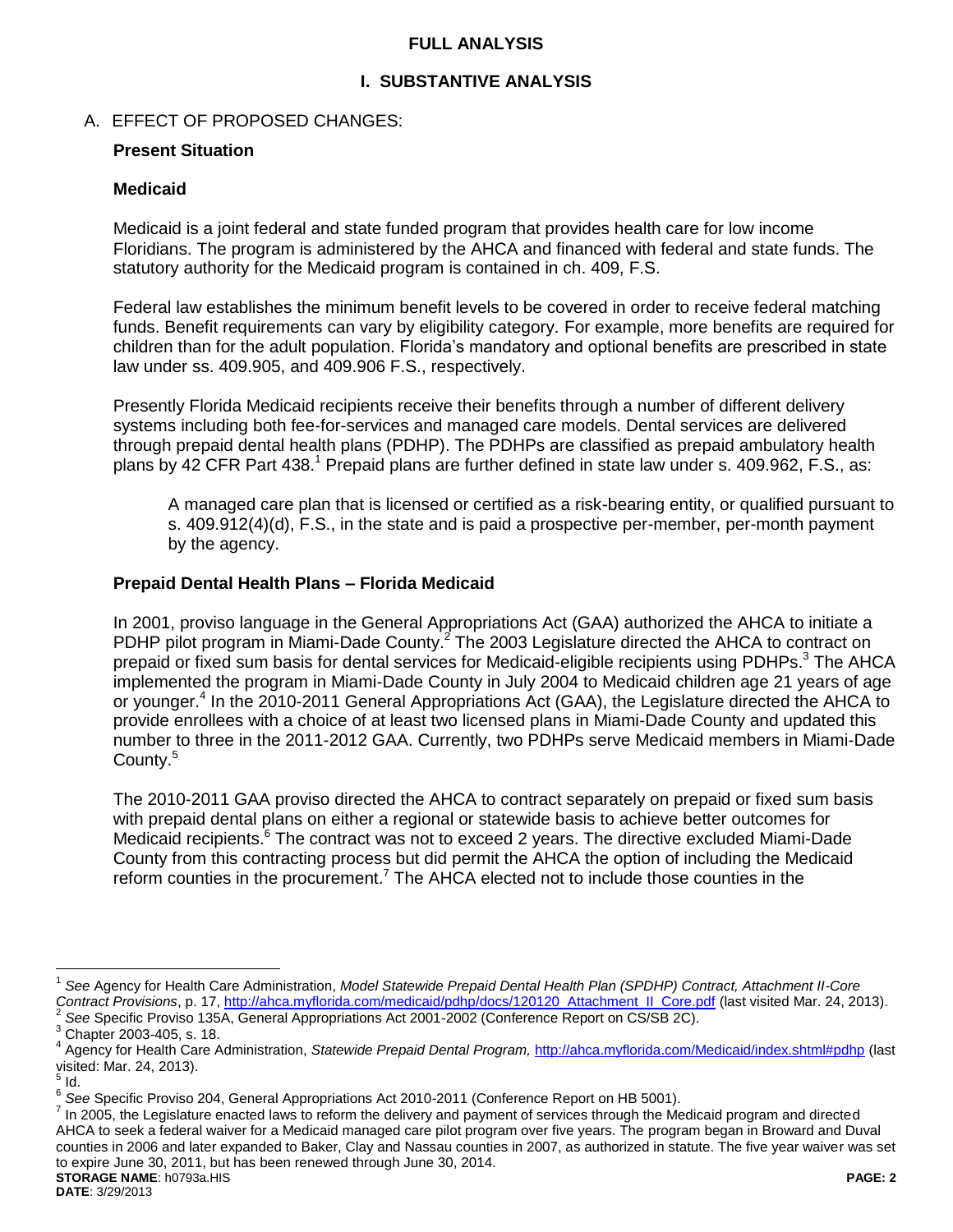procurement process. Children enrolled in managed care plans in the reform counties receive their dental benefits through their health care plans and not directly through these PDHPs.<sup>8</sup>

The proviso language for the statewide effort was repeated in the 2011-2012 GAA.<sup>9</sup> Additionally, statutory changes made it mandatory, rather than discretionary, for the AHCA to contract on a prepaid or fixed sum basis for dental services.<sup>10</sup> An expiration date on the statutory subsection was added for October 1, 2014, to coincide with other non-managed care related statutory sunset provisions concerning the Medicaid program and to align with the implementation of the Statewide Medicaid Managed Care (SMMC) program.<sup>11</sup>

Changes made during the 2012 Legislative Session as part of the appropriations implementing bill modified the Statewide Prepaid Dental Program to reinstate the fee for service reimbursement option providing Medicaid recipients the option of either a prepaid dental plan or coverage through the traditional fee for service network of providers in all but Miami-Dade County. This subsection has a sunset date of July 1, 2013.

## **Statewide Medicaid Managed Care (SMMC)**

In 2011, the Legislature passed HB 7107 creating the SMMC program as part IV of ch. 409, F.S. The SMMC requires the AHCA to create an integrated managed care program for Medicaid enrollees that incorporates all of the minimum benefits for the delivery of primary and acute care, including dental.<sup>12</sup> Instead of being delivered as a separate benefit under a separate contract, dental services would be incorporated by and be the responsibility of the managed care organization. Medicaid recipients who are enrolled in the SMMC program will receive their dental services through the fully integrated managed care plans as the plans are implemented.<sup>13</sup> The AHCA began implementing the SMMC in January 2012.

On December 28, 2012, the ACHA released an Invitation to Negotiate (ITN) to competitively procure managed care plans on a statewide basis.<sup>14</sup> The deadline for written inquires on the ITN was February 12, 2013, and the deadline for the ACHA's responses is March 29, 2013.<sup>15</sup> The negotiations for the plans will be conducted from July 8, 2013, through September 6, 2013.<sup>16</sup> The ACHA anticipates that the Notice of Intent to Award will be posted by September 16, 2013.<sup>17</sup> The ITN lists dental services as one of the core provisions of the scope of services to be offered in the managed care plans.<sup>18</sup>

The ITN is currently in a statutorily imposed "Blackout Period" until 72 hours after the award and the ACHA cannot provide interpretation or additional information not included in the managed medical assistance (MMA) ITN documents. Specifically, s. 287.057(23), F.S., provides as follows:

Respondents to this solicitation or persons acting on their behalf may not contact, between the release of the solicitation and the end of the 72-hour period following the agency posting the notice of intended award, excluding Saturdays, Sundays, and state holidays, any employee or officer of the executive or legislative branch concerning any aspect of this solicitation, except in

 $\overline{a}$ 

<sup>&</sup>lt;sup>8</sup> Agency for Health Care Administration, Capitated Health Plan Contract, Scope of Services, Attachment I, [http://ahca.myflorida.com/mchq/Managed\\_Health\\_Care/MHMO/docs/contract/1215\\_Contract/2012-2015/Sept1-Versions/2012-15\\_HP-](http://ahca.myflorida.com/mchq/Managed_Health_Care/MHMO/docs/contract/1215_Contract/2012-2015/Sept1-Versions/2012-15_HP-ContractAtt-I-CAP-CLEAN-SEPT2012.pdf)[ContractAtt-I-CAP-CLEAN-SEPT2012.pdf](http://ahca.myflorida.com/mchq/Managed_Health_Care/MHMO/docs/contract/1215_Contract/2012-2015/Sept1-Versions/2012-15_HP-ContractAtt-I-CAP-CLEAN-SEPT2012.pdf) (last visited: Mar. 24, 2013). 9

*See* Chapter 2011-69; Specific Proviso for Line Item 192, General Appropriations Act 2011-2012, (Conference Report on SB 2000). <sup>10</sup> Chapter 2011-135, s. 17.

 $11$  Id.

<sup>12</sup> Health and Human Services Committee, Fla. House of Representatives, *PCB HHSC 11-01 Staff Analysis*, p.25, (Mar. 25, 2011). <sup>13</sup> AHCA, *supra* note 6, at 2.

<sup>14</sup> ACHA Invitation to Negotiate, *Statewide Medicaid Managed Care*, *Addendum 2* Solicitations Number: ACHA ITN 017-12/13; dated February 26, 2013[. http://myflorida.com/apps/vbs/vbs\\_www.ad.view\\_ad?advertisement\\_key\\_num=105774](http://myflorida.com/apps/vbs/vbs_www.ad.view_ad?advertisement_key_num=105774) (last visited March 24,  $2013$ .

<sup>15</sup> ACHA Invitation to Negotiate, *Statewide Medicaid Managed Care*, Solicitation Number: ACHA ITN 017-12/13; dated December 28, 2012. [http://myflorida.com/apps/vbs/vbs\\_www.ad.view\\_ad?advertisement\\_key\\_num=105774](http://myflorida.com/apps/vbs/vbs_www.ad.view_ad?advertisement_key_num=105774) (last visited March 24, 2013).

 $16$  Id.

 $17$   $\overline{1}$ d.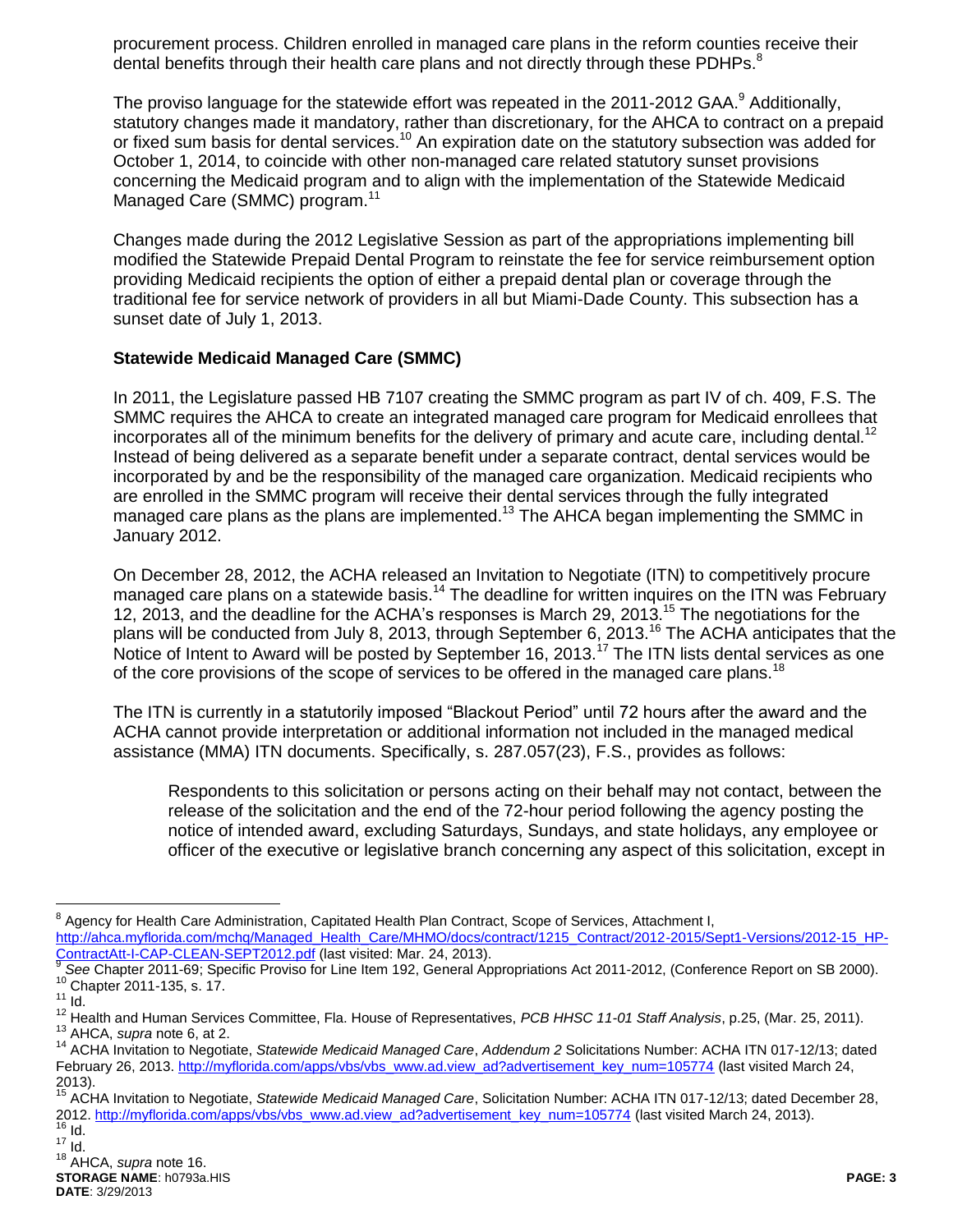writing to the procurement officer or as provided in the solicitation documents. Violation of this provision may be grounds for rejecting a response.

Statewide implementation of the SMMC is expected to be completed by October 1, 2014. Final approval of the necessary Medicaid waiver by the federal government has not yet been received; however on February 20, 2013, the AHCA and the Centers for Medicare and Medicaid Services reached an "Agreement in Principle" on the proposed plan.<sup>19</sup>

### **Effect of the Proposed Changes**

Section 409.912 (41)(a), F.S., provides that the ACHA shall contract on a prepaid or fixed-sum basis with appropriately licensed prepaid dental health plans to provide dental services. This provision is set expires October 1, 2014.<sup>20</sup> The bill amends section to postpone the scheduled repeal date to October 1, 2017.

Section 409.912(41)(b), F.S., authorizes the AHCA to provide a Medicaid prepaid dental program in Miami-Dade for the fiscal year 2012-2013. This provision expires on July, 1, 2013.<sup>21</sup> The bill deletes the current fiscal year reference which will become obsolete and authorizes the AHCA to provide a Medicaid prepaid dental program in Miami-Dade County on a permanent basis. This action would allow the AHCA to continue to provide a separate Medicaid prepaid dental plan in Miami-Dade County.

The bill creates a requirement that the AHCA provide an annual report to the Governor and Legislature which compares the utilization, benefit and cost data from Medicaid dental contractors as well as compliance reports and access to care to the state's overall Medicaid dental population.

B. SECTION DIRECTORY:

**Section 1.** Amends s. 409.912, F.S., relating to the cost effective purchasing of health care under the Medicaid program.

**Section 2.** Provides an effective date of July 1, 2013.

## **II. FISCAL ANALYSIS & ECONOMIC IMPACT STATEMENT**

- A. FISCAL IMPACT ON STATE GOVERNMENT:
	- 1. Revenues:

None.

2. Expenditures:

The fiscal impact of this bill is indeterminate at this time.<sup>22</sup> Any potential savings which might occur if the Fee for Services option is eliminated would become a minor component of capitation rate calculations under SMMC. $^{23}$ 

- B. FISCAL IMPACT ON LOCAL GOVERNMENTS:
	- 1. Revenues:

None.

 $\overline{a}$ 

<sup>19</sup> *See* Correspondence between Agency for Health Care Administration and the Centers for Medicare and Medicaid Services, [http://ahca.myflorida.com/Medicaid/statewide\\_mc/pdf/mma/Letter\\_from\\_CMS\\_re\\_Agreement\\_in\\_Principal\\_2013-02-20.pdf](http://ahca.myflorida.com/Medicaid/statewide_mc/pdf/mma/Letter_from_CMS_re_Agreement_in_Principal_2013-02-20.pdf) (last visited Mar. 24, 2013).

 $20$  Section 409.912 (41)(a), F.S.

 $21$  Section 409.912(41)(b), F.S.

<sup>22</sup> Agency for Health Care Administration, *House Bill 793 Bill Analysis and Economic Impact Statement*,(Mar. 14, 2013) (on file with the House of Representatives Health and Human Services Committee).